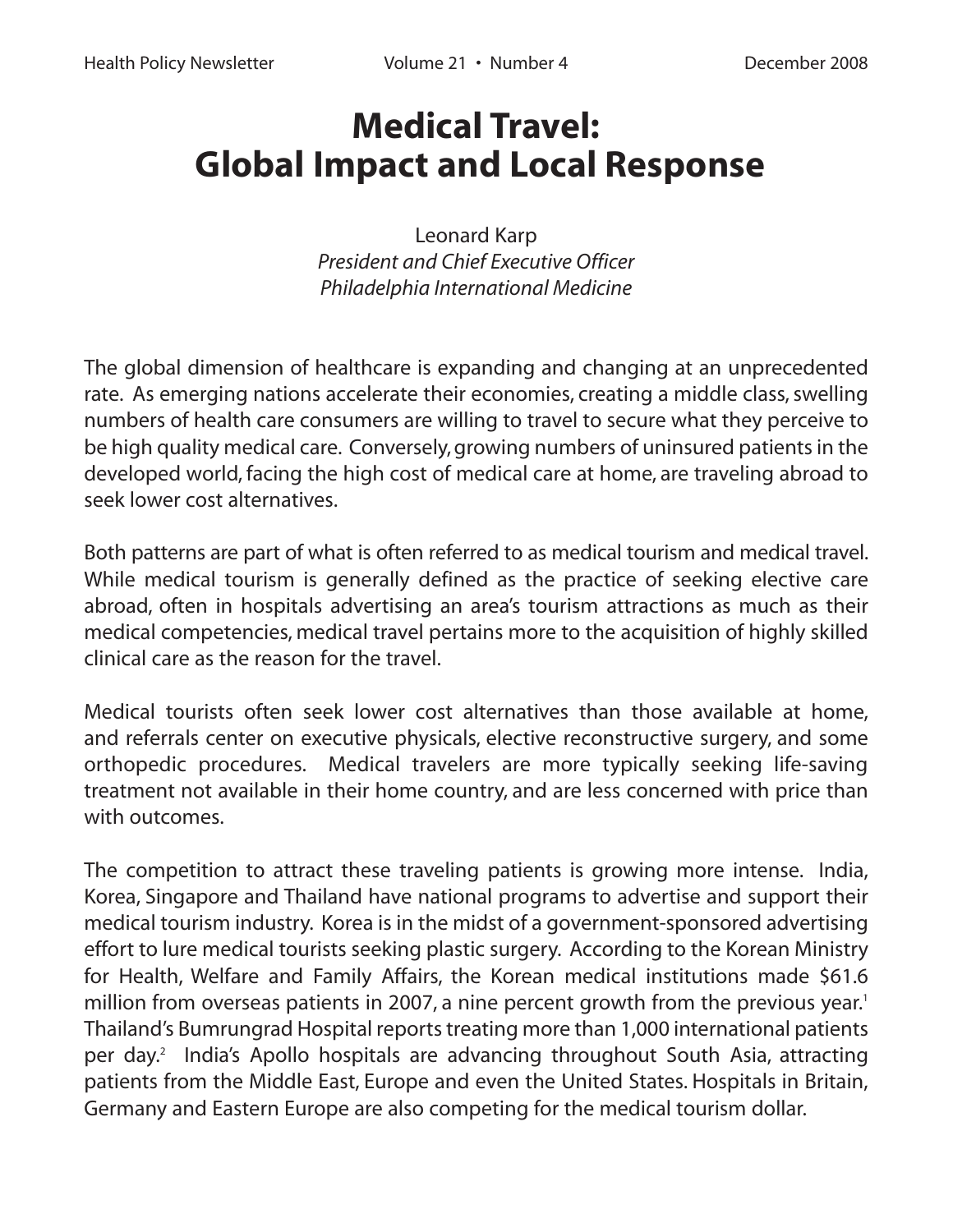Inbound travel to the United States for medical care is valued at more than \$1 billion a year by the United States Department of Commerce. Medical travel was significantly curtailed by the events of Sept. 11, 2001, but is now exceeding the pre-9/11 volumes. Significant American medical destinations are the Mayo Clinic, Cleveland Clinic, Johns Hopkins, the hospitals of the Texas Medical Center, Partner's International hospitals in Boston, and other centers in New York City, Los Angeles, Miami, Seattle and Philadelphia.

The reliability of data regarding cross-border patient care is suspect. For instance, while Bumrungrad Hospital claims 400,000 international patients annually, a report in *The McKinsey Quarterly* estimates the current global market to be between 60,000 to 85,000 inpatient medical travels a year. The McKinsey estimate is based on definitions that limit the medical traveler to one who specifically seeks medical care in a foreign country, not expatriates seeking care in their country of residence or tourists seeking emergency care abroad.

This market niche represents new opportunities and implications for American academic medical centers. The benefits to providers attracting international patients are big. In addition to filling beds and increasing revenues per bed, such patients may boost an institution's domestic prestige.<sup>3</sup>

There are pitfalls – from visa policies to payment risk. International patients need additional attention – they are in a strange land, seeking care provided by professionals with different customs who speak a different language. Establishing the infrastructure to support international patients is expensive. The price can be as much as 10 to 20 percent of the cost of the care.

The models to gain access to the medical travel market are varied – and several have failed. The Miami Medical Alliance was created in the late 1990s by the Miami Chamber of Commerce and leading teaching hospitals in the region. Its primary purpose was to coordinate an executive physical program, and to conduct an advertising campaign in Latin America and the Caribbean. The program collapsed after 9/11. Despite this setback, programs in New York, Cleveland, Houston, Los Angeles, and elsewhere remain strong.

The Philadelphia region has developed its own model through the direction of Philadelphia International Medicine (PIM). A collaborative effort of the area's leading teaching hospitals, PIM's mission is kept simple – market for global medical travelers and provide the support concierge services international patients need. PIM carries out its mission by targeted marketing efforts, establishing physician exchanges, developing customized education and training programs and doing in-country visits to key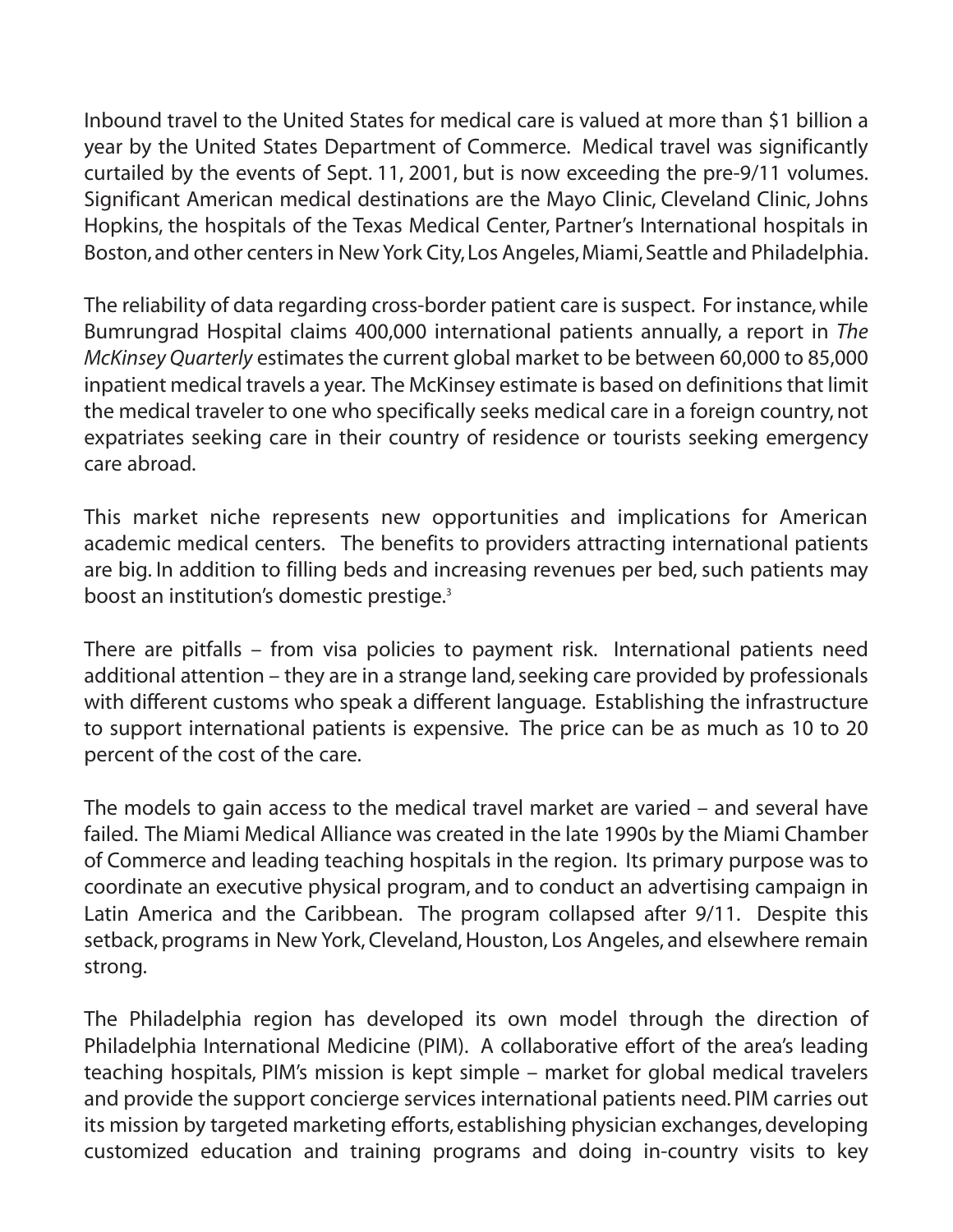international hospitals. Its patient base comes from throughout the world, but is concentrated in Middle Eastern countries such as Saudi Arabia, Kuwait, the United Arab Emirates and Qatar. India is a growing source of patient referrals, as is the Caribbean basin. Patients primarily come to the region to seek specialized oncology services, orthopedic care, treatment for various neurologic diseases and for all aspects of pediatric care.

By establishing a one-stop shop for international patients, PIM is able to reduce the infrastructure cost for any one institution. PIM began as a limited liability corporation in 1999.

Its owners – The Children's Hospital of Philadelphia, Fox Chase Cancer Center, Pennsylvania Hospital,Temple University Hospital,Thomas Jefferson University Hospital and the University of Pennsylvania Medical Center provide funding support and benefit through shared patient support services. The state and city provided some financial assistance in PIM's early years.

PIM provides support for patients and their families through care managers who work closely with the patients from initial contact through discharge. The PIM care managers call patients in their home countries prior to arrival, making sure treating physicians have up-to-date medical reports in advance of the patient's arrival, while pre-certifying patients with their insurance company or other sponsor. PIM works closely with international insurers, embassies and the patients themselves to resolve reimbursement issues in advance of the patient leaving their home.

PIM is also viewed as a regional economic development initiative. Its patients stay at local hotels, often for six weeks for more. Their families utilize the Philadelphia region's restaurants, shop for gifts for family back home, and rely on local interpreters, medical equipment suppliers, and other services. Starting from a base of zero, PIM is now seeing growth in patient billings of more than 25 percent in 2008 over 2007. For the region, the result has been impressive with almost \$150 million in new economic activity; about 3,800 international patient encounters annually over the last three years; and a health care consulting program that has seen the organization plan two academic medical centers in Korea over the last five years.

As it ends its first decade of service, PIM is weighing new ways to advance its mission. One goal is to diversify its geographic base. For example, PIM is increasingly active in Asia and recently signed its first payer contract with an Indian health insurance company.